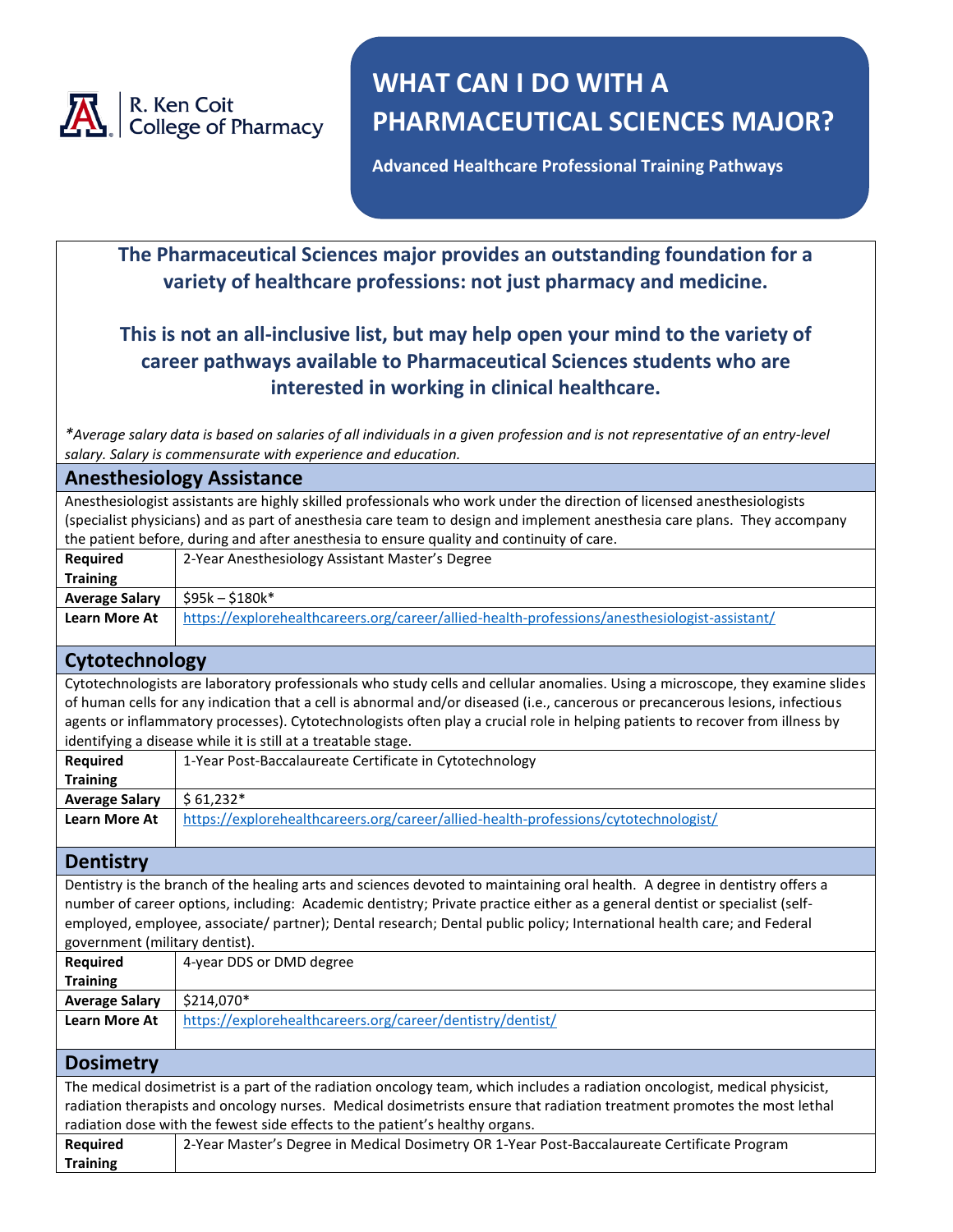| <b>Average Salary</b>                                                                                                          | \$96k - \$123k*                                                                                                                     |
|--------------------------------------------------------------------------------------------------------------------------------|-------------------------------------------------------------------------------------------------------------------------------------|
| <b>Learn More At</b>                                                                                                           | https://explorehealthcareers.org/career/allied-health-professions/medical-dosimetrist/                                              |
|                                                                                                                                |                                                                                                                                     |
| <b>Epidemiologist</b>                                                                                                          |                                                                                                                                     |
|                                                                                                                                | Epidemiology is the study and control of disease or injury patterns in human populations. When food poisoning or an influenza       |
|                                                                                                                                | outbreak attacks a community, epidemiologist or "disease detectives", are asked to investigate the cause of disease and             |
|                                                                                                                                | control its spread. Epidemiologists work at all stages of the outbreak with other public health practitioners to identify and stop  |
| the outbreak.                                                                                                                  |                                                                                                                                     |
| <b>Required</b>                                                                                                                | 2-Year Master's of Public Health (MPH) in Epidemiology                                                                              |
| <b>Training</b>                                                                                                                |                                                                                                                                     |
| <b>Average Salary</b>                                                                                                          | \$38k - \$136k*                                                                                                                     |
| <b>Learn More At</b>                                                                                                           | https://explorehealthcareers.org/career/public-health/epidemiology/                                                                 |
|                                                                                                                                |                                                                                                                                     |
| <b>Genetic Counseling</b>                                                                                                      |                                                                                                                                     |
|                                                                                                                                | Genetic counselors provide a critical service to individuals and families considering undergoing genetic testing by helping them    |
|                                                                                                                                | identify their risks for certain disorders, investigate family health history, interpret information and determine if testing is    |
|                                                                                                                                | needed. The genetic counseling process helps people understand and adapt to the medical, psychological and familial                 |
|                                                                                                                                | implications of genetic contributions to disease. Most genetic counselors see patients in a clinic or hospital setting, and often   |
|                                                                                                                                | work with obstetricians, oncologists and other doctors                                                                              |
| <b>Required</b>                                                                                                                | 2-Year Master's Degree in Genetic Counseling                                                                                        |
| <b>Training</b>                                                                                                                |                                                                                                                                     |
| <b>Average Salary</b>                                                                                                          | \$91,318*                                                                                                                           |
| <b>Learn More At</b>                                                                                                           | https://explorehealthcareers.org/career/allied-health-professions/genetic-counselor/                                                |
|                                                                                                                                |                                                                                                                                     |
|                                                                                                                                | <b>Immunogematology /Blood Bank Technology</b>                                                                                      |
|                                                                                                                                | Specialists in blood bank technology perform both routine and specialized tests in blood donor centers, transfusion services,       |
|                                                                                                                                | reference laboratories and research facilities. Although medical technologists and medical laboratory technicians also perform      |
|                                                                                                                                | various blood tests, the blood bank technology specialist's training enables him or her to perform specialized tests, such as       |
|                                                                                                                                | those dealing with the study of blood and its immunities (immunohematology).                                                        |
| <b>Required</b>                                                                                                                | 2-Year Master's Degree in Blood Bank Technology OR 1-Year Post-Baccalaureate Certificate Program                                    |
| <b>Training</b>                                                                                                                |                                                                                                                                     |
| <b>Average Salary</b>                                                                                                          | \$58k - \$78k*                                                                                                                      |
| <b>Learn More At</b>                                                                                                           | https://explorehealthcareers.org/career/allied-health-professions/blood-bank-technology-specialist/                                 |
|                                                                                                                                |                                                                                                                                     |
|                                                                                                                                | <b>Medical Laboratory Science</b>                                                                                                   |
|                                                                                                                                | Medical laboratory science professionals (also called clinical laboratory scientists or clinical laboratory technicians) are highly |
|                                                                                                                                | skilled scientists who discover the presence or absence of disease and provide data that help physicians determine the best         |
|                                                                                                                                | treatment for the patient. Although they are not often personally involved with patients, medical laboratory scientists and         |
|                                                                                                                                | technicians play a crucial role in the process of providing personalized care. They generate vitally important data for             |
|                                                                                                                                | identifying and treating cancer, heart disease, diabetes and many other health conditions.                                          |
| <b>Required</b>                                                                                                                | <b>ASCP Certification</b>                                                                                                           |
| <b>Training</b><br><b>Average Salary</b>                                                                                       | \$25k - \$85k*                                                                                                                      |
| <b>Learn More At</b>                                                                                                           | https://explorehealthcareers.org/career/allied-health-professions/clinical-laboratory-scientist-technician/                         |
|                                                                                                                                |                                                                                                                                     |
|                                                                                                                                | <b>Medicine (Allopathic or Osteopathic)</b>                                                                                         |
|                                                                                                                                | An osteopathic (DO) and Allopathic (MD) physicians are fully licensed to practice in every state and in more than 65 countries      |
|                                                                                                                                | worldwide. As licensed physicians, they diagnose, treat, prescribe medications and perform surgery. An MD is a traditional          |
| medicine degree, whereas a DO takes a holistic, mind-body-spirit approach to care. In the U.S., the same licensing boards give |                                                                                                                                     |
| licenses to both types of doctor, and they must meet the same standards for practicing medicine.                               |                                                                                                                                     |
| <b>Required</b>                                                                                                                | 4-Year MD or DO Degree, followed by residency                                                                                       |
| <b>Training</b>                                                                                                                |                                                                                                                                     |
| <b>Average Salary</b>                                                                                                          | \$197k - \$747k*                                                                                                                    |
| <b>Learn More At</b>                                                                                                           | https://explorehealthcareers.org/field/medicine/                                                                                    |
|                                                                                                                                |                                                                                                                                     |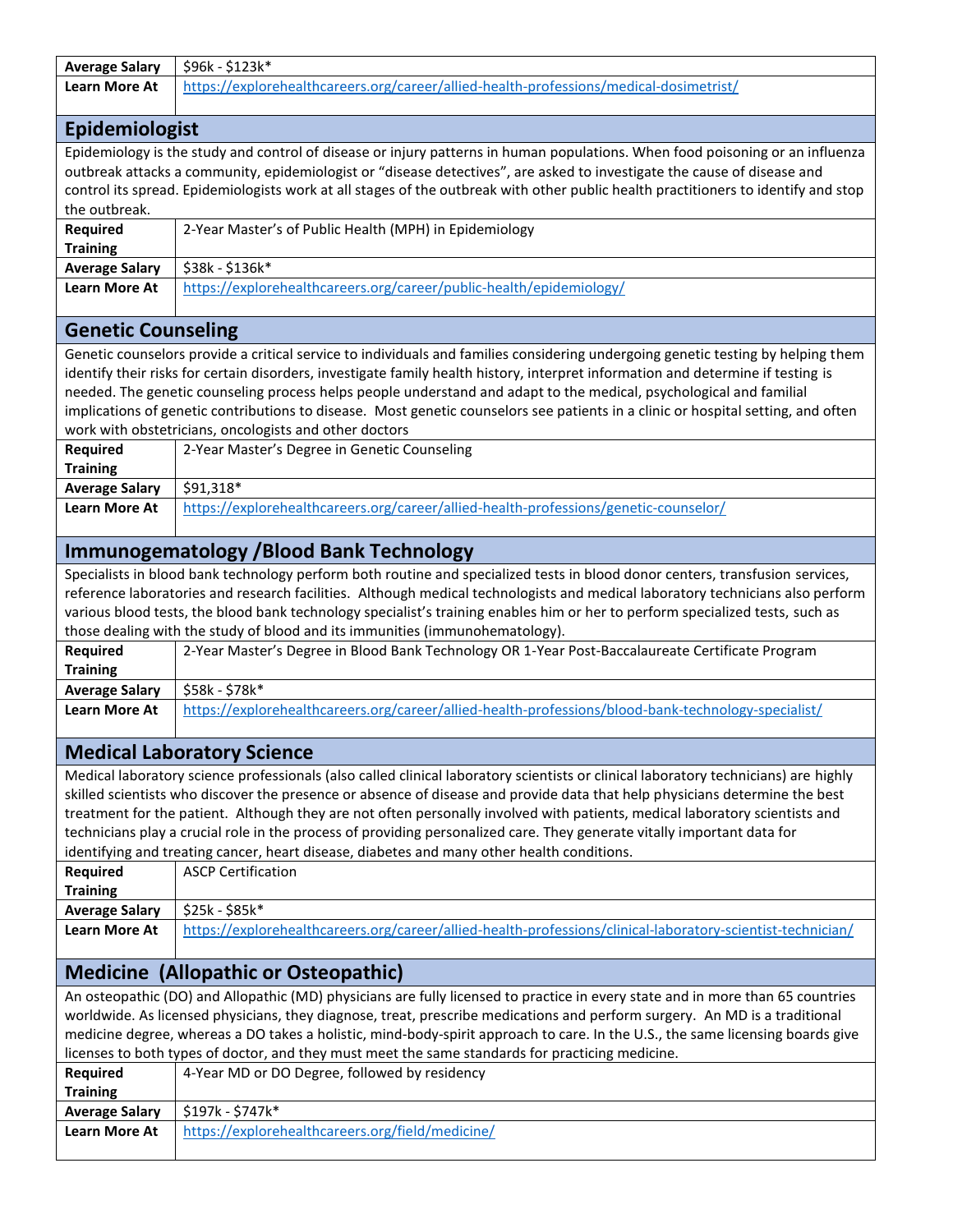| <b>Nursing</b>                                                                                                                                                                                                                                                                                                                                                                                                                                                                                                                                                                                                                                                                                  |                                                                                           |
|-------------------------------------------------------------------------------------------------------------------------------------------------------------------------------------------------------------------------------------------------------------------------------------------------------------------------------------------------------------------------------------------------------------------------------------------------------------------------------------------------------------------------------------------------------------------------------------------------------------------------------------------------------------------------------------------------|-------------------------------------------------------------------------------------------|
| When providing direct patient care, nurses observe, assess and record symptoms, reactions and progress, which provides the<br>basis for care planning and intervention. RNs also develop and manage nursing care plans, instruct patients and their families<br>in proper care and help individuals and groups take steps to improve or maintain their health. Registered nursing requires a<br>large base of knowledge in order to assess, plan and intervene to promote health, prevent disease and help patients cope with<br>illness. While state laws govern the scope of nursing practice, it is usually patient needs that determine a nurse's daily job<br>activities.                  |                                                                                           |
| <b>Required</b>                                                                                                                                                                                                                                                                                                                                                                                                                                                                                                                                                                                                                                                                                 | 15-Month Post-Baccalaureate Master of Science in Nursing (offered at UA)                  |
| <b>Training</b>                                                                                                                                                                                                                                                                                                                                                                                                                                                                                                                                                                                                                                                                                 |                                                                                           |
| <b>Average Salary</b>                                                                                                                                                                                                                                                                                                                                                                                                                                                                                                                                                                                                                                                                           | \$67,490*                                                                                 |
| <b>Learn More At</b>                                                                                                                                                                                                                                                                                                                                                                                                                                                                                                                                                                                                                                                                            | https://explorehealthcareers.org/career/nursing/registered-nurse/                         |
| <b>Occupational Therapy</b>                                                                                                                                                                                                                                                                                                                                                                                                                                                                                                                                                                                                                                                                     |                                                                                           |
| Occupational therapists help people of all ages to fully engage in their daily lives, from their work and recreation to activities<br>of daily living like getting dressed, cooking, eating and driving. Occupational therapy services may include comprehensive<br>evaluations of the client's home and other environments (e.g., workplace, school), recommendations for adaptive equipment<br>and training in its use, and guidance and education for family members and caregivers. Occupational therapy practitioners<br>have a holistic perspective, in which the focus is on adapting the environment to fit the person, and the person is an integral<br>part of the therapy team.      |                                                                                           |
| <b>Required</b><br><b>Training</b>                                                                                                                                                                                                                                                                                                                                                                                                                                                                                                                                                                                                                                                              | 2-Year Master's in Occupational Therapy (MOT) Degree                                      |
| <b>Average Salary</b>                                                                                                                                                                                                                                                                                                                                                                                                                                                                                                                                                                                                                                                                           | \$80,000*                                                                                 |
| <b>Learn More At</b>                                                                                                                                                                                                                                                                                                                                                                                                                                                                                                                                                                                                                                                                            | https://explorehealthcareers.org/career/occupational-therapy/occupational-therapist/      |
| <b>Optometry</b>                                                                                                                                                                                                                                                                                                                                                                                                                                                                                                                                                                                                                                                                                |                                                                                           |
| Doctors of Optometry (ODs) are the independent primary health care professionals for the eye. Optometrists examine,<br>diagnose, treat, and manage diseases, injuries, and disorders of the visual system, the eye, and associated structures as well as<br>identify related systemic conditions affecting the eye (American Optometric Association [AOA]).<br><b>Required</b><br>4-Year Doctor of Optometry (OD) Degree                                                                                                                                                                                                                                                                        |                                                                                           |
| <b>Training</b>                                                                                                                                                                                                                                                                                                                                                                                                                                                                                                                                                                                                                                                                                 |                                                                                           |
| <b>Average Salary</b>                                                                                                                                                                                                                                                                                                                                                                                                                                                                                                                                                                                                                                                                           | \$143,520*                                                                                |
| <b>Learn More At</b>                                                                                                                                                                                                                                                                                                                                                                                                                                                                                                                                                                                                                                                                            | https://explorehealthcareers.org/career/optometry/optometrist/                            |
| <b>Orthotics &amp; Prosthetics</b>                                                                                                                                                                                                                                                                                                                                                                                                                                                                                                                                                                                                                                                              |                                                                                           |
| People lose limbs or suffer orthopedic impairment for many reasons, including accidents, combat injuries, birth defects and<br>disease. Health care workers who specialize in orthotics and prosthetics (O&P) help these patients regain their mobility by<br>fitting them with artificial limbs (prostheses) and orthopedic braces (orthoses). At the highest level, O&P practitioners<br>perform a detailed assessment to determine the patient's O&P needs and assess the patient's functional status, including<br>muscle development, gait, sensory function, range of motion, joint stability and skin integrity.<br>2-Year Master's Degree in Orthotics & Prosthetics<br><b>Required</b> |                                                                                           |
| <b>Training</b><br><b>Average Salary</b>                                                                                                                                                                                                                                                                                                                                                                                                                                                                                                                                                                                                                                                        | $$33k - $95k*$                                                                            |
| <b>Learn More At</b>                                                                                                                                                                                                                                                                                                                                                                                                                                                                                                                                                                                                                                                                            | https://explorehealthcareers.org/career/orthotics-prosthetics/orthotist-and-prosthetist/  |
|                                                                                                                                                                                                                                                                                                                                                                                                                                                                                                                                                                                                                                                                                                 |                                                                                           |
| <b>Pathologist Assistance</b>                                                                                                                                                                                                                                                                                                                                                                                                                                                                                                                                                                                                                                                                   |                                                                                           |
| A pathologists' assistant is an intensively trained allied health professional who provides anatomic pathology services under<br>the direction and supervision of a licensed, board-certified or board-eligible pathologist. A pathologists' assistant is qualified to<br>perform all of the surgical and autopsy functions of a pathologist leading up to, but not including, the diagnosis.                                                                                                                                                                                                                                                                                                   |                                                                                           |
| <b>Required</b><br><b>Training</b>                                                                                                                                                                                                                                                                                                                                                                                                                                                                                                                                                                                                                                                              | 2-Year Pathologist's Assistant Master's Degree                                            |
| <b>Average Salary</b>                                                                                                                                                                                                                                                                                                                                                                                                                                                                                                                                                                                                                                                                           | \$89,999*                                                                                 |
| <b>Learn More At</b>                                                                                                                                                                                                                                                                                                                                                                                                                                                                                                                                                                                                                                                                            | https://explorehealthcareers.org/career/allied-health-professions/pathologists-assistant/ |
|                                                                                                                                                                                                                                                                                                                                                                                                                                                                                                                                                                                                                                                                                                 |                                                                                           |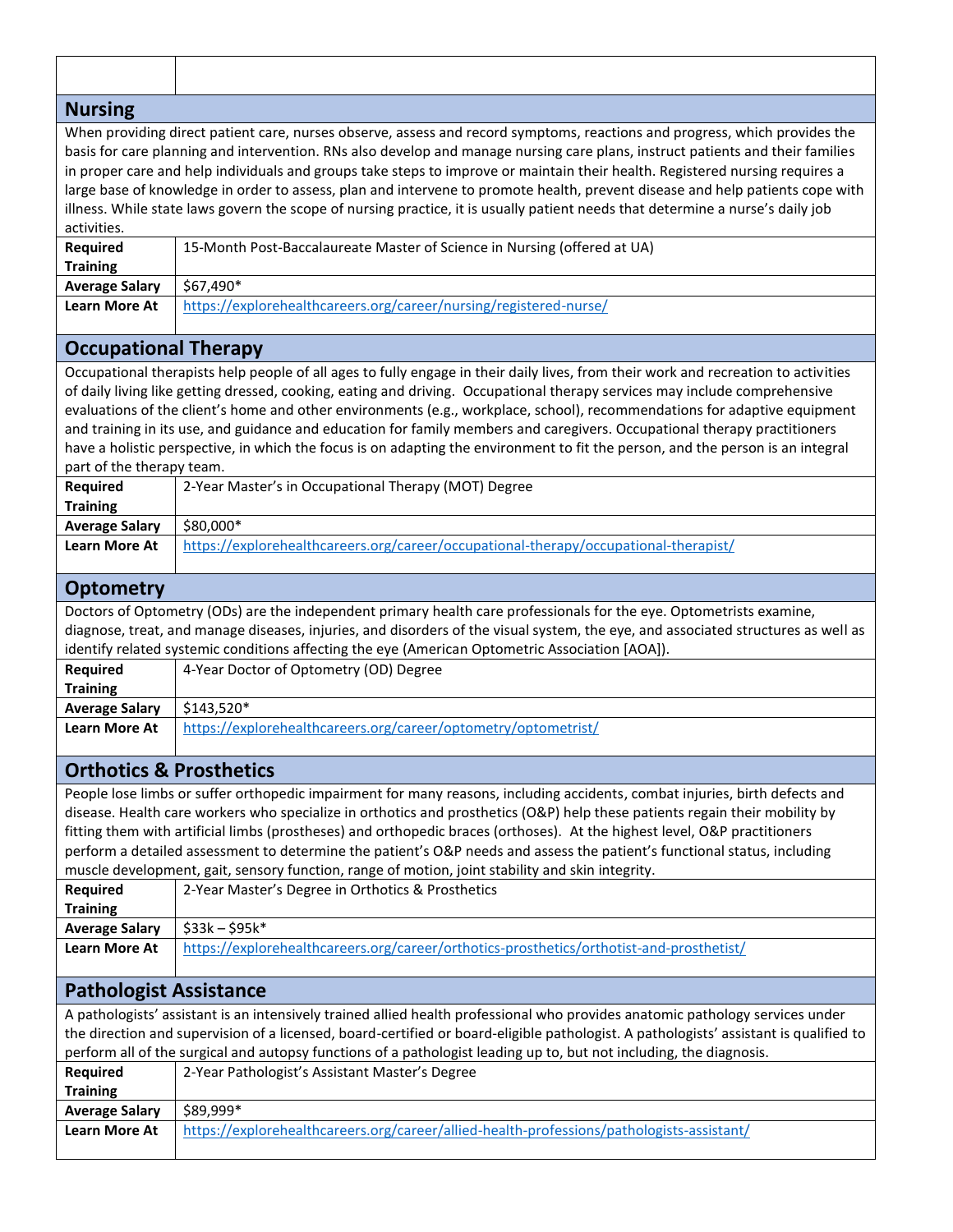## **Perfusion/Cardiovascular Science**

Due to the nature of the cardiac surgery, the surgeon needs to work on a still heart, and it is necessary to temporarily replace the patient's circulatory and respiratory function. It is the responsibility of the perfusionist, a specialized healthcare professional, to assume the function of the heart and/or lungs during these medical procedures. A perfusionist operates a heart-lung machine, which propels oxygenated blood to the patient's tissues while the surgeon operates on the heart. The perfusionist manages the physiological and metabolic demands of the patient while the cardiac surgeon operates on the heart. It is also the perfusionist's responsibility to deliver the drug that stops the heart.

| <b>Required</b>       | 2-Year Master's Degree in Perfusion                                             |
|-----------------------|---------------------------------------------------------------------------------|
| <b>Training</b>       |                                                                                 |
| <b>Average Salary</b> | \$65k - \$135k*                                                                 |
| <b>Learn More At</b>  | https://explorehealthcareers.org/career/allied-health-professions/perfusionist/ |

#### **Pharmacy**

Pharmacists are medication experts and play a critical role in helping people get the best results from their medications. Pharmacists prepare and dispense prescriptions, ensure medicines and doses are correct, prevent harmful drug interactions, and counsel patients on the safe and appropriate use of their medications. They have specialized expertise about the composition of medicines, including their chemical, biological, and physical properties, as well as their manufacture and use. Other health care professionals rely on pharmacists to select and administer medications that offer the best results and quality of life for a particular patient. Pharmacists may also prepare personalized medications, participate in patient rounds at a hospital, reduce the spread of infections, conduct research or clinical trials, or focus on a specific patient population or disease state (e.g., diabetes, heart disease, asthma, HIV, and pain management).

| Reguired              | 4-Year Doctor of Pharmacy (PharmD) Degree (offered at UA)    |
|-----------------------|--------------------------------------------------------------|
| <b>Training</b>       |                                                              |
| <b>Average Salary</b> | \$126.120*                                                   |
| <b>Learn More At</b>  | https://explorehealthcareers.org/career/pharmacy/pharmacist/ |

## **Physical Therapy**

Physical therapists are evidence-based, health care professionals who diagnose and treat individuals of all ages who have medical problems or other health-related conditions that limit their abilities to move and perform functional activities in their daily lives. They offer cost-effective treatment that improves mobility and relieves pain, reduces the need for surgery and prescription drugs, and allows patients to participate in a recovery plan designed for their specific needs. In addition, physical therapists work with individuals to prevent the loss of mobility before it occurs by developing fitness and wellness programs for healthier and more active lifestyles.

| <b>Required</b>       | 3-Year Doctor of Physical Therapy (DPT) Degree                               |
|-----------------------|------------------------------------------------------------------------------|
| <b>Training</b>       |                                                                              |
| <b>Average Salary</b> | \$83,999*                                                                    |
| <b>Learn More At</b>  | https://explorehealthcareers.org/career/physical-therapy/physical-therapist/ |

#### **Physician Assistance**

Physician assistants are medical providers who are licensed to diagnose and treat illness and disease and to prescribe medication for patients. They work in physician offices, hospitals and clinics in collaboration with a licensed physician. In a primary care setting, physician assistants can provide nearly all of the clinical services a physician does, including: Take medical histories; Perform physical exams; Order and interpret laboratory tests; Diagnose and treat illnesses; Counsel patients; Assist in surgery; Set fractures

| - 7                   |                                                                       |
|-----------------------|-----------------------------------------------------------------------|
| Required              | 2-Year Master of Science in Physician Assistant Studies               |
| <b>Training</b>       |                                                                       |
| <b>Average Salary</b> | \$112,000*                                                            |
| <b>Learn More At</b>  | https://explorehealthcareers.org/career/medicine/physician-assistant/ |
|                       |                                                                       |
|                       |                                                                       |
|                       |                                                                       |
|                       |                                                                       |
|                       |                                                                       |